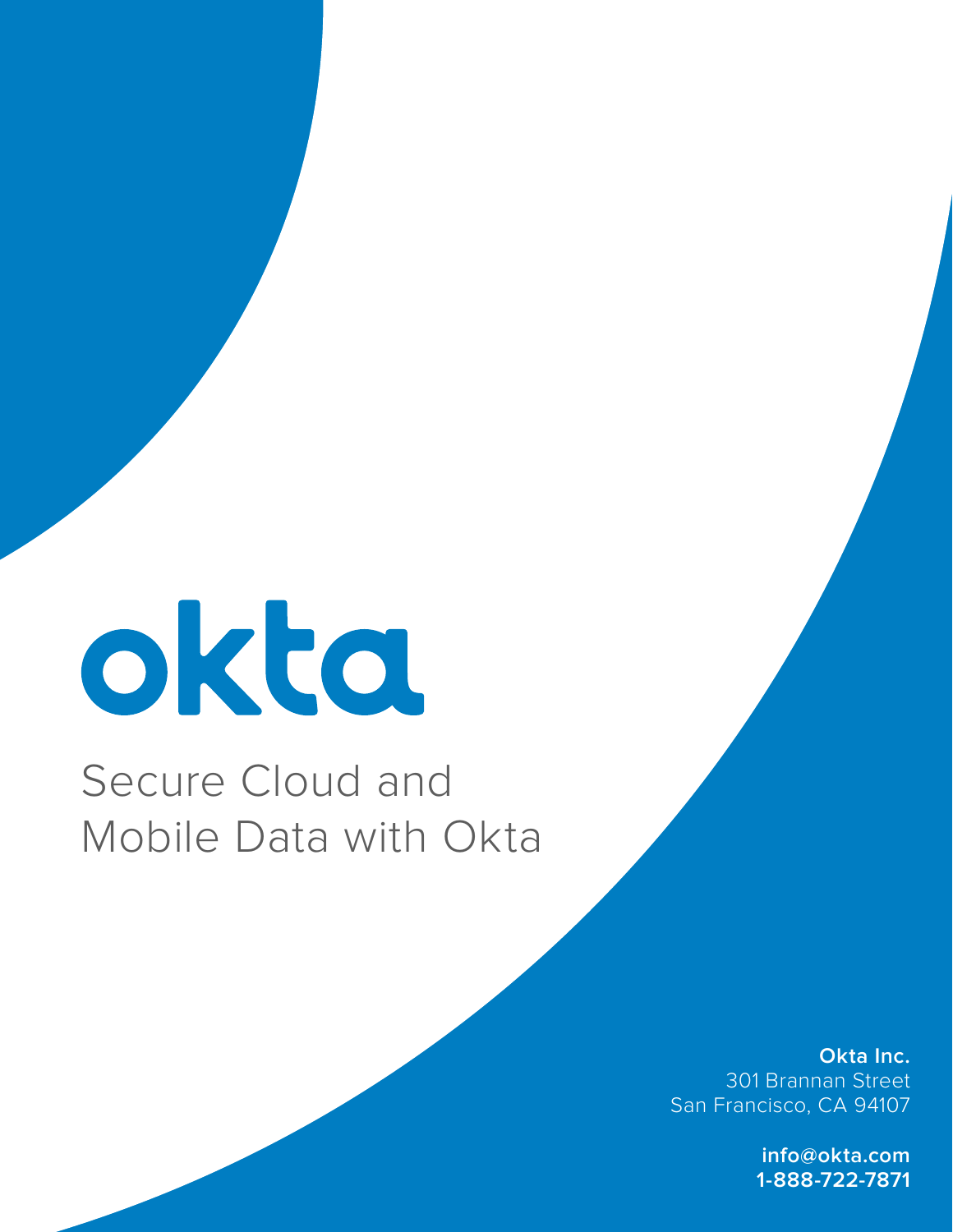### **Executive Summary**

As a CISO today, you face new and complex challenges to safeguarding your organization's data. The days when all your applications and file servers sat safely behind a firewall, only being accessed from corporate-owned devices are gone.

Hackers are getting more resourceful and taking advantage of the shift of company apps to the cloud, where employees connect to them from all types of personal devices like smartphones, tablets, and Macs. To prevent data breaches, security teams must adapt.

The good news: By adopting secure cloud solutions, not compromising on user experience, and using contextual data about users and devices, you can more effectively detect hacks and improve the security of your cloud and mobile data.

Okta helps you meet your security goals through phishing and account-takeover detection, comprehensive log analytics, and field-level data encryption.

# **Detect Attacks and Protect the Organization**

#### *Phishing*

Phishing attacks are a sneaky and effective way to steal data. Hackers simply have to trick a user into clicking on a fraudulent email link or installing a malware app on a mobile phone. When the unsuspecting user logs in, the hacker secretly makes away with the credentials.

In the battle against phishing attacks, multi-factor authentication (MFA) is key because it forces hackers to spoof an additional piece of information, such as a one-time passcode, or biometric data like a fingerprint.

Okta Adaptive MFA takes strong authentication one step further by using contextual data about users, their devices, and when and how they access applications, to build rich profiles of user behavior. This helps keep false positives low and improves your security by rolling out strong authentication to more applications.



#### *Man-in-the-Middle Attacks*

Man-in-the-middle attacks compromise the transport layer between a user and a cloud service. Hackers modify or steal messages by intercepting communication as it travels between endpoints.

Okta uses SSL pinning to ensure the integrity of communication between users and our service. MITM attacks be gone.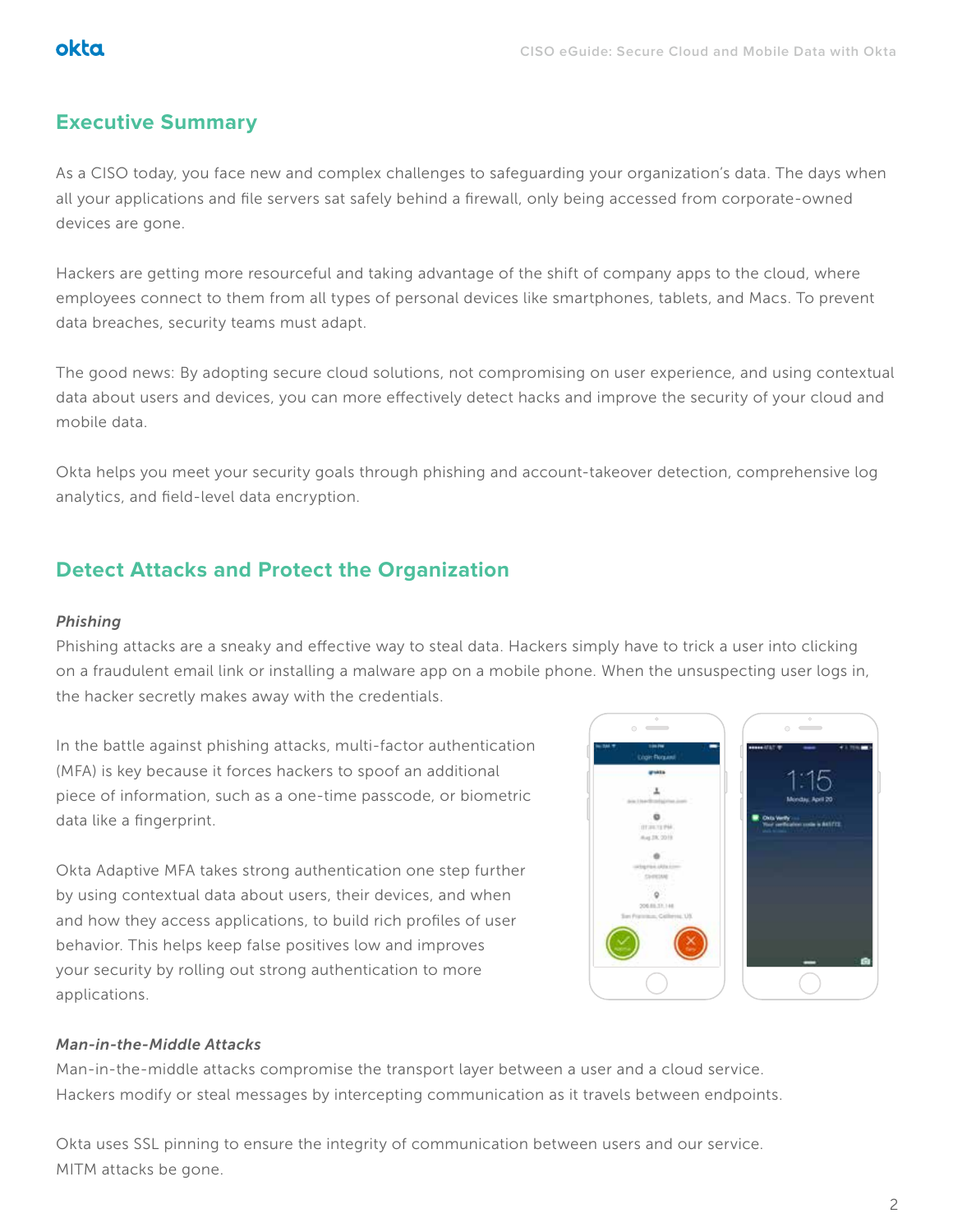# **Field-Level Encryption and Secure Infrastructure**

Your cloud and mobile data is distributed across many networks, applications, and devices, making it virtually impossible for on-prem monitoring tools to provide a complete record of activity across your organization. Even single cloud service providers are limited to the records on their own systems.

| okta      |                                        | Dashboard   |  | Directory                                          | <b>Applications</b> | Devices.                                                                                | Security                                                                 | <b>Reports</b>                                                                                        | <b>Settings</b>     | My Applications C |
|-----------|----------------------------------------|-------------|--|----------------------------------------------------|---------------------|-----------------------------------------------------------------------------------------|--------------------------------------------------------------------------|-------------------------------------------------------------------------------------------------------|---------------------|-------------------|
|           |                                        | System Log  |  |                                                    |                     |                                                                                         |                                                                          |                                                                                                       |                     | - Back to Reports |
| From      |                                        | To          |  | Person                                             |                     | Application / Directory                                                                 |                                                                          |                                                                                                       |                     |                   |
|           | 01/01/2015                             | 1/28/2016   |  | Joe User - Joe Usertto                             |                     |                                                                                         | Е<br>Application Access                                                  |                                                                                                       | <b>Q</b> Run Report |                   |
|           |                                        |             |  |                                                    |                     |                                                                                         |                                                                          |                                                                                                       |                     | Download CSV      |
|           | Time                                   | Person<br>÷ |  |                                                    | Application         |                                                                                         | Description                                                              |                                                                                                       |                     |                   |
| ⊛         | Nov 24, 2015<br>5:50:26 PM             |             |  | Joe User                                           |                     | Microsoft Office 365<br>Office 365 SAML Prov Enabled<br>DoatrzSnigJMXYULUQFM<br>Active. |                                                                          | User performed single sign on to app.                                                                 |                     |                   |
| $\bullet$ | Nov 24, 2015<br>5:43:38 PM             |             |  | Joe User                                           |                     | Cisco SSL VPN<br>Cisco SSL VPN<br>Coat59tfj6gTlacMN1dB<br>Active                        |                                                                          | User performed single sign on to app. SSO is of type:<br>SECURE WEB AUTH                              |                     |                   |
| ⊛         | Nov 10, 2015<br>7:15:06 AM             |             |  | Joe User                                           | Box<br>Box.         | Ooasbx2r56HZFHTHMLVK<br>Active                                                          |                                                                          | User performed single sign on to app. SSO is of type: SAML_2_0 with<br>Initiation type: IDP_INITIATED |                     |                   |
| $\bullet$ | Nov 10, 2015<br>Joe User<br>7:15:03 AM |             |  | Splunk<br>Splunk.<br>0oa126dta9pgHLYm1e8<br>Active |                     |                                                                                         | User performed single sign on to app. SSO is of type:<br>SECURE WEB AUTH |                                                                                                       |                     |                   |

Okta offers a unified identity and access layer for your organization's entire cloud and on-prem application ecosystem, making comprehensive log analytics possible once again. When a user's credentials are stolen, you can quickly pull up a detailed record of all the applications accessed since the event. Your security team can run a simple trace from the Okta admin console, and quickly get a handle on the potential breadth of the breach, as well as a chronology of events leading up to the compromise.

If a service provider is hacked, Okta makes it easy to identify everyone in your company who was potentially affected, and all the applications they've accessed since. You can easily reset user credentials to immediately mitigate risk from service provider breaches.